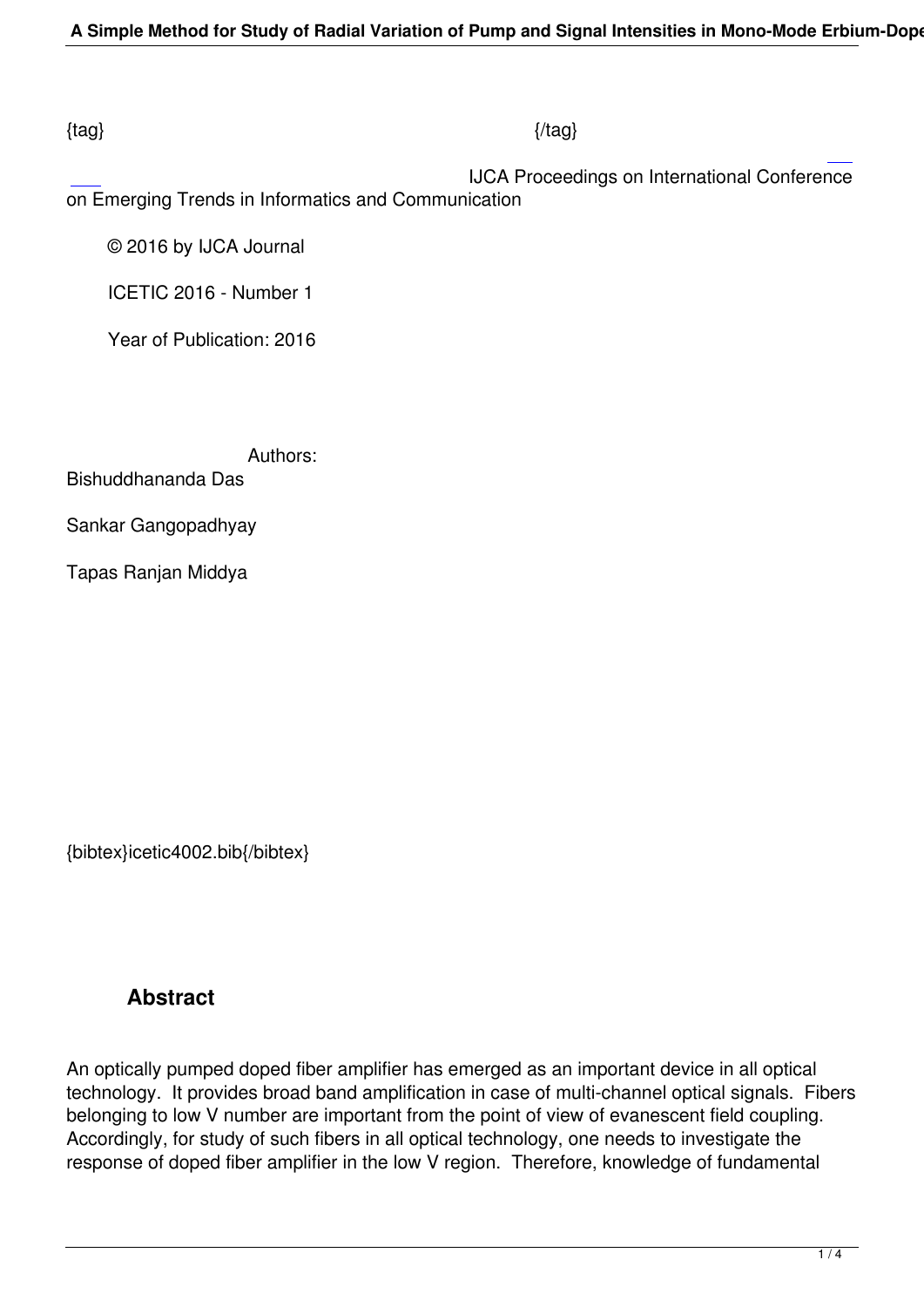modal field in doped single-mode fiber of low V number is essential to extend the study in the field of variation of modal intensity with radial distance from the axis of the fiber. This study is extremely important in the context of processing information. Using the simple but accurate power series expression for fundamental mode of graded index fiber in the low V region, we predict how the modal intensity varies with radial distance in case of both signal and pump. Choosing some typical step and parabolic index fibers of low V number, we show that our estimations agree with the exact results. Our formalism involves prescription of analytical formulation of the concerned parameters and the execution involves little computation. Thus the present method will be extremely user friendly with the system users.

## **Refer**

#### **ences**

A. Ghatak, K. Thyagarajan, Introduction to Fiber Optics, Cambridge University Press,UK, 1999.

S. I. Hosain, I. C. Goyal, A. K. Ghatak, & quot; Accuracy of scalar approximation for single mode fibers, & quot; Opt. Commun., Vol. 47, pp. 313-316, 1983.

A. Ankiewicz, G. D. Peng, & quot; Generalised Gaussianapproximation for single mode fibers, & quot; IEEE J. Lightwave Technol., Vol. 10, pp. 22-27, 1992.

P. K. Mishra, S. I. Hosain, I. C. Goyal, A. Sharma, " Scalar variational analysis of single mode graded core W-type fibers, & quot; Opt. Quant. Electron., Vol. 16, pp. 287-296, 1984.

- S. I. Hosain, A. Sharma, A. K. Ghatak, & quot; Splice loss evaluation for single-mode graded index fibers, & quot; Appl. Opt., Vol. 21, pp. 2716-2721, 1982.

S. Gangopadhyay, M. Sengupta, S. K. Mondal, G. Das, S. N. Sarkar, " Novel method for studying single-mode fibers involving Chebyshev technique, & quot; J. Opt. Commun. , Vol. 18, pp. 75-78, 1997.

S. Gangopadhyay, S. N. Sarkar, " Confinement and excitation of the fundamental mode in single-mode graded index fibers: Computation by a simple technique, & quot; Int. J. Opt. electron,Vol. 11, pp. 285-289, 1997.

S. Gangopadhyay, S. N. Sarkar, " Prediction of modal dispersion in single- mode graded index fibers by Chebyshev technique, & quot: J. Opt. Commun., Vol. 19, pp. 145-148, 1998.

S. Gangopadhyay, S. N. Sarkar, & quot; Evaluation of modal spot size in single- mode graded index fibers by a simple technique, & quot; J. Opt. Commun. , Vol. 19, pp. 173-175, 1998.

S. Gangopadhyay, S. Choudhury, S. N. Sarkar & quot: Evaluation of Splice loss in single-mode graded index fibers by a simple technique, & quot; Opt. and Quant. Electron., Vol. 31, pp. 1247-1256, 1999.

P. Patra, S. Gangopadhyay, S. N. Sarkar, & quot; A simple method for studying single-mode graded index fibers in the low V region, & quot; J. Opt. Commun. Vol. 21, pp. 225 – 228, 2000.

P. Patra, S. Gangopadhyay, S. N. Sarkar, " Evaluation of Petermann I and II spot sizes and dispersion parameters of Single-Mode graded index fibers in the low V region by a simple technique, & quot; J. Opt. Commun., Vol. 22, pp. 19-22, 2001.